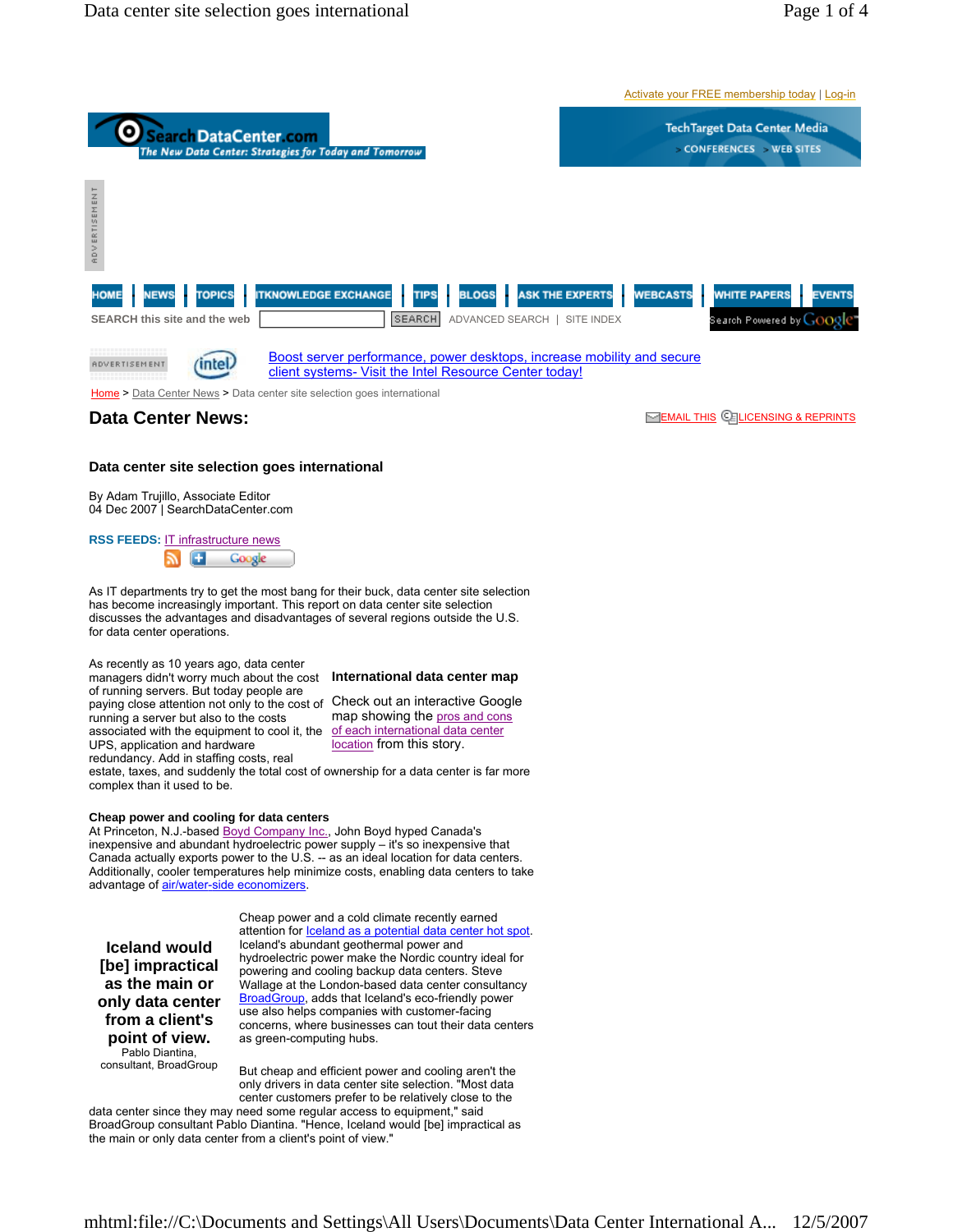Still, if access isn't a concern, you should consider Siberia. Microsoft is considering plans to build a data center in the town of Irkutsk, one of the largest cities in the region. In "Microsoft plans data center in Siberia," Rich Miller at Data Center Knowledge writes, "The average temperature in Irkutsk is below zero from December through early March, with constant snow cover for most of the winter. The data center could have connectivity from a TransTelecom fiber line, and have power capacity of 50 megawatts, according to Irkutsk region governor Andrei Gubov. The region was attractive to Microsoft due to its stable power supply."

### **Tax incentives and government subsidies**

Data center and facilities managers largely overlook the operational costs that come in the form of taxes and that should be counted into the total cost of ownership. At BroadGroup's Finance and Investment Forum: Investing in Data Centres, presenter Thordur Hilmarsson, who is also a managing director at the nonprofit **Invest in** Iceland Agency (IIA), said that Iceland ranks well among other industrialized nations in low corporate taxes.

### **For more on data center site selection:**

Data center locations ranked by operating cost

Data center construction is booming

Study ranks cheapest places to build a data center

According to Hilmarsson's, though, Ireland may top Iceland in terms of low corporate taxes. Diantina concurred with Hilmarsson, saying that Ireland "has attracted a lot of technology companies . . . and also data centers for Google, Microsoft and Amazon" as a result of low corporate taxes. On the less favorable side of the scale are Canada, Italy, Germany, the U.S. and Japan, in order of desirability. Boyd also identified Ireland and Luxembourg as potentially favorable data center locations for tax reasons.

A recent BroadGroup report also cites the British Channel Islands of Jersey and Guernsey and Switzerland as "among the highest ranking for tax efficiency."

Though real estate costs are generally regarded as negligible when considering total data center costs, it's worth noting that large countries like Australia tout cheap land, and this commodity may play a bigger role in the future. According to Robert Rosen, the former president of IBM mainframe user group **Share**, as far as data center site selection in the U.S., "some companies are buying the land now, even though there aren't immediate plans to build new data centers because they're afraid they won't be able to get it when they need it." But because real estate costs are inextricably tied to taxes and other operational costs, Diantina again cited Ireland and Luxembourg as places for cheap physical space.

### **Data center disaster**

Generally speaking, said BroadGoup's Wallage, island locations, including Iceland, are particularly vulnerable to natural disasters. For this reason, Boyd cited Canada as relatively insulated from natural disaster and potentially preferable. The only real weather concern is the cold, which can be a boon in terms of cooling capacity.

The opposite is true for Australia, where the most threatening natural disaster comes in the form of heat waves that often lead to drought. On average, droughts occur 3 out of every 10 years, according to Spinney Press' *Issues in Society* publication on natural disasters. This may add to data center cooling costs, but such droughts are unlikely to cause the kind of serious physical infrastructure problems that an event like a hurricane or flood would.

Regardless of the continent in which data centers are located, disaster recovery (DR) and business continuity best practices are essential. "Ideally, a [disaster recovery] site is located sufficiently far away as to be unaffected by the disaster event while at the same time being close enough so that tests can be conducted economically and to allow operations (and the necessary staff) to transition to the site in a timely fashion," Burton Group senior analyst Eric Maiwald wrote in an email.

Maiwald added that large organizations that can spread out stand to benefit from the advantage of having data centers located offshore. "For the large enterprise that already has facilities and staff around the world, using an existing data center as a DR site for other data centers makes a lot of sense," he said. "The enterprise will have staff at the alternative site, and the movement of staff will be kept to a minimum." At the same time, Maiwald warns against extensive sprawl, which may require moving staff and can wear resources thin.

### **Data center staffing and cultural climate**

Cultural and staffing issues are a major factor for U.S. and European companies

# **REFERENCE DESK**

**Data center room design and location**

### **NEWS, TIPS & MORE**

- Pros and cons of international data center ... (GOOGLE MAP)
- Data center site selection goes international (ARTICLE)
- Data center construction is booming (ARTICLE)
- HP gets into data center design; acquires EYP ... (ARTICLE)  $\rightarrow$  VIEW MORE

### **VENDOR CONTENT**

Green Data Center, Chapter 4: Energy-Efficient Storage Technologies (WHITE PAPER)

# **Keep your organization** at the forefront of IT.

### The Intel Premier IT Professional Program



- Innovation That Matters: Energy & Climate (SOFTWARE DEMO)
- Reduce Costs by Simplifying Data Centers & Networks with a Virtual Infrastructure Layer (WEBCAST)
- **Q&A: Planning for Business Continuity (WHITE PAPER)**  $\rightarrow$  VIEW MORE

### **SEE ALSO**

- **Related Topics:** Data center room design and location , Data center power management, Data center cooling
- **Site Highlights:** Exclusive Article: SAS 70
- Unix Systems Management

### **GET E-MAIL UPDATES**

Submit your e-mail below to receive Data Center-related news, tech tips and more, delivered to your inbox.

SUBMIT

**Data Center Management**

### **Physical Environment**

**E-mail:** Your E-mail Address

Not a member? We'll activate your FREE membership with your subscription.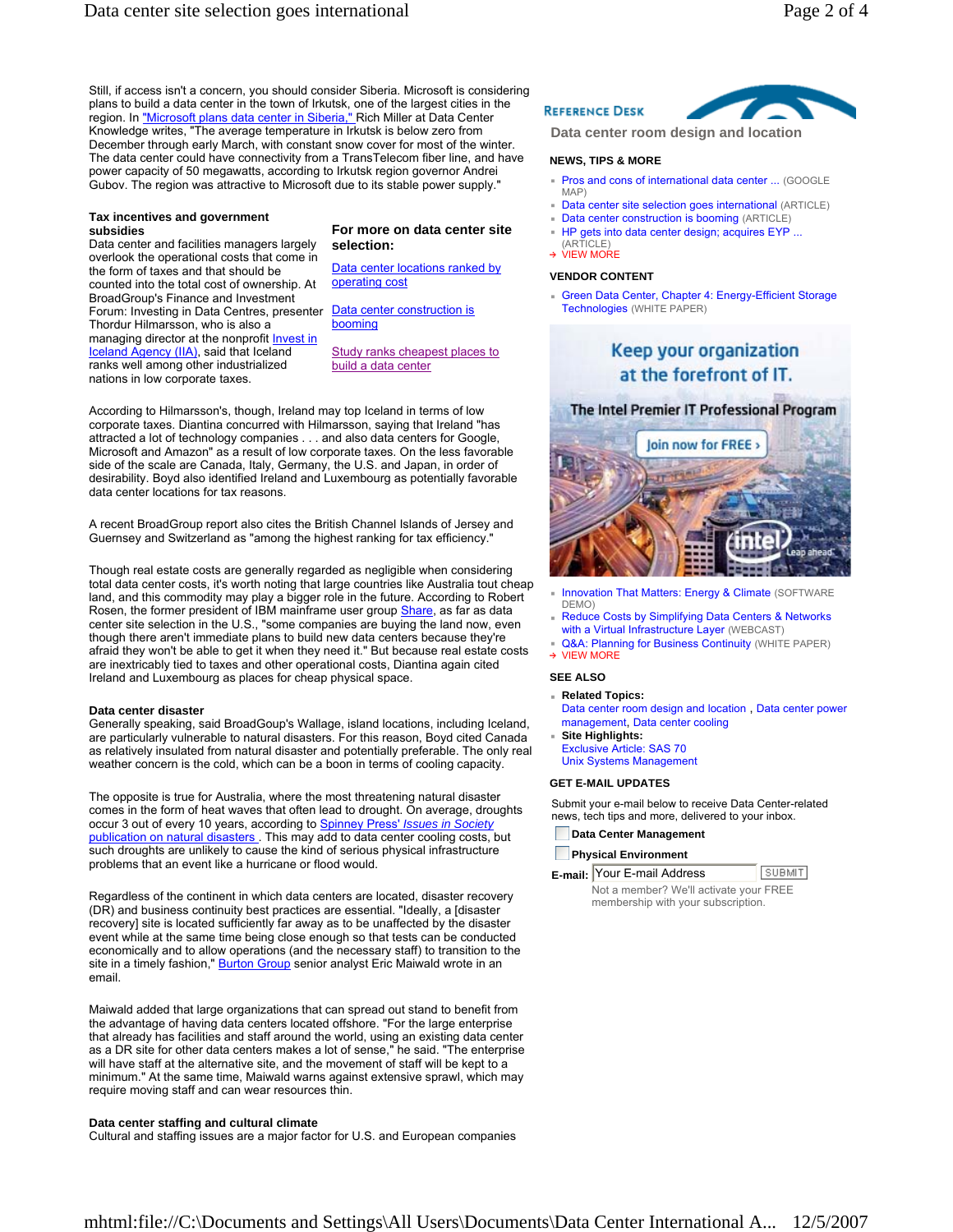working with offshore data centers. According to Boyd, many European companies have an affinity for Canada because it shares cultural similarities, such as strong socialist policies.

American companies, until the U.S. dollar's decline against the Canadian dollar, also favored Canada's data center capabilities, largely because of the shared time zones and language. Canada also has a strong history of large-scale technology deployments, a result of numerous call centers established in provinces like New Brunswick and Alberta. Boyd suggested that the telco industry's substantial presence in the region provides a suitable technology labor pool and infrastructure, creating a logical transition to a data center environment.

Hilmarsson's case for Icelandic data centers includes a rising young and welleducated workforce, political stability and political integrity. According to Hilmarsson's data, Iceland surpasses India and the U.S. on these points. According to BroadGoup's Wallage quoting Nasscom, the Indian software association, "Indian companies will handle 30% of U.S. banking transactions by 2010," suggesting that at least some banking transaction processing models are seemingly well suited to India's data center infrastructure industry.

### **Regulatory compliance and offshoring data centers**

While there are advantages to an international data center, some companies can't offshore some data because of regulatory compliance requirements.

According to Richard Jones, DCS VP and service director at Burton Group, "In some instances, it may be illegal for certain data to reside outside the companies' home country, which would prevent those services from being offshored."

Maiwold agreed, adding that "there may be regulatory or legal constraints on data such as financial or health information in the U.S." and that "there are significant privacy laws in many EU countries so that certain data on employees or customers should not be transferred out of the country of origin."

Let us know what you think about the story; email Adam Trujillo, Associate Editor.

Sound Off! -  $\equiv$  Be the first to post a message to Sound Off!

*Share - Digg This! Bookmark with Del.icio.us* 

### **RELATED CONTENT**

**Data center room design and location** Pros and cons of international data center locations Data center construction is booming HP gets into data center design; acquires EYP Mission Critical Facilities Data center cooling and humidity control: CRAC or AHU? Sun, Rackable mobile data centers still raise eyebrows Server vendors promise density, but only in two dimensions Data center facility control systems Sun's data center consolidation reduces space, servers Visual effects firm turns server room into data center Data center infrastructure: Too soon for liquid cooling Data center room design and location Research

### **Data center power consumption and savings**

Data centers must stay agile, Gartner analyst says Intel vs. AMD? HP vs. IBM?: Survey of x86 server buyers tells all IBM issues data center energy credits Green technology still ranks low for data center planners Green data centers are about money, not the environment The green data center: Energy efficient computing in the 21st century The Green Data Center: Energy-efficient server technologies EPA promises data center efficiency metrics for 2008 Cassatt power management software turns off idle servers AISO.net data center slideshow

## **RELATED GLOSSARY TERMS**

Terms from Whatis.com - the technology online dictionary

- data center (SearchDataCenter.com)
- Electric plugs for each country (SearchDataCenter.com)
- **green data center** (SearchDataCenter.com)
- grumble line (SearchDataCenter.com)
- infrastructure (SearchDataCenter.com)
- plenum (SearchDataCenter.com)
- TIA-942 (SearchDataCenter.com)
- **tin whiskers** (SearchDataCenter.com)
- water cooling (SearchDataCenter.com)